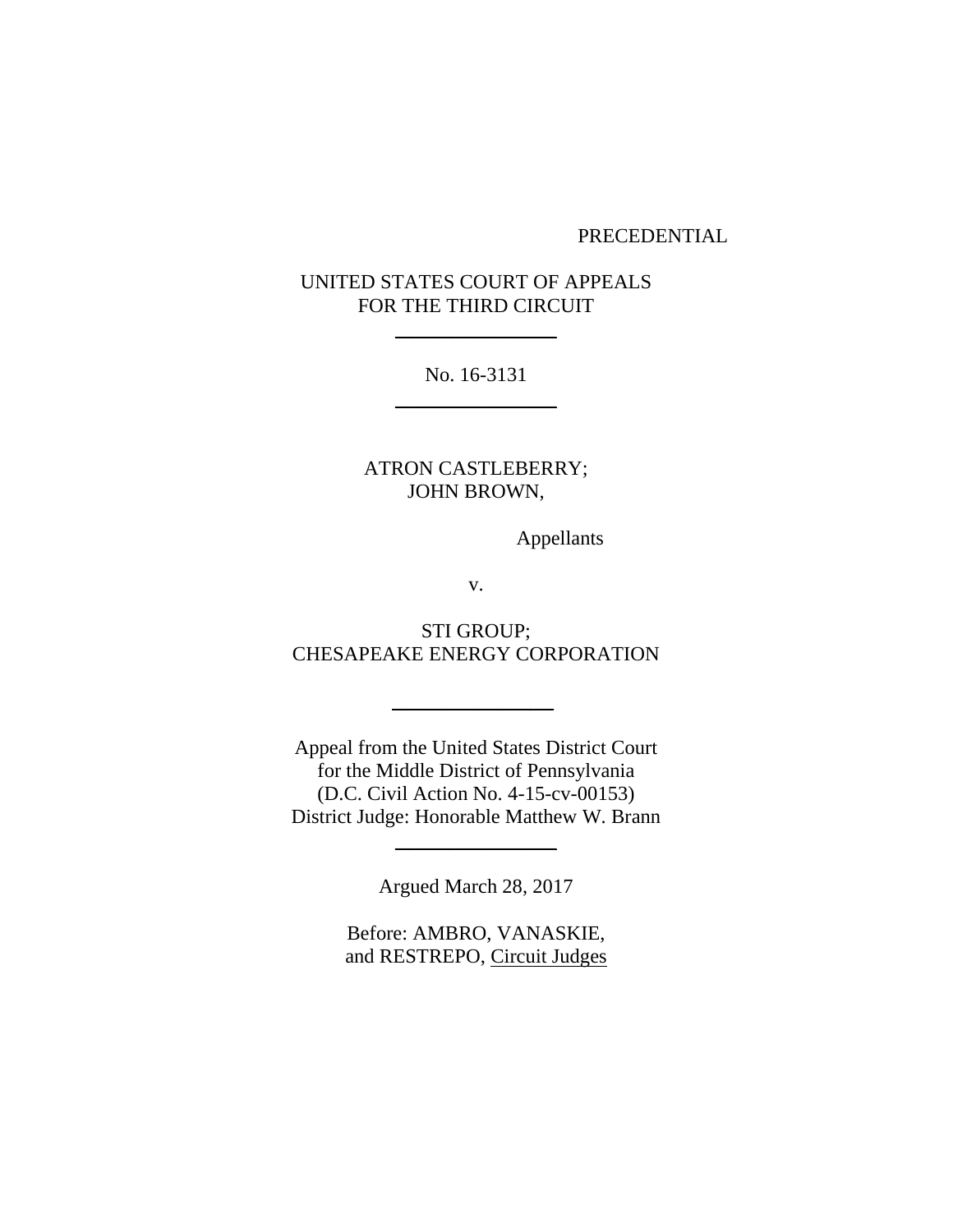(Opinion filed July 14, 2017)

Daniel A. Horowitz, Esquire Richard S. Swartz (Argued) Swartz Swidler 1101 Kings Highway North, Suite 402 Cherry Hill, NJ 08034

Counsel for Appellant

Terri I. Patak, Esquire (Argued) Dickie McCamey & Chilcote Two PPG Place, Suite 400 Pittsburgh, PA 15222

Daniel T. Brier, Esquire Donna A. Walsh, Esquire (Argued) Myers Brier & Kelly 425 Spruce Street, Suite 200 Scranton, PA 18503

Counsel for Appellees

# OPINION OF THE COURT \_\_\_\_\_\_\_\_\_\_\_\_\_\_\_\_

 $\overline{\phantom{a}}$ 

AMBRO, Circuit Judge

Atron Castleberry and John Brown are two African-American males who were fired by Defendant STI Group, a staffing-placement agency (and thus a subcontractor) for Defendant Chesapeake Energy Corporation, an oil and natural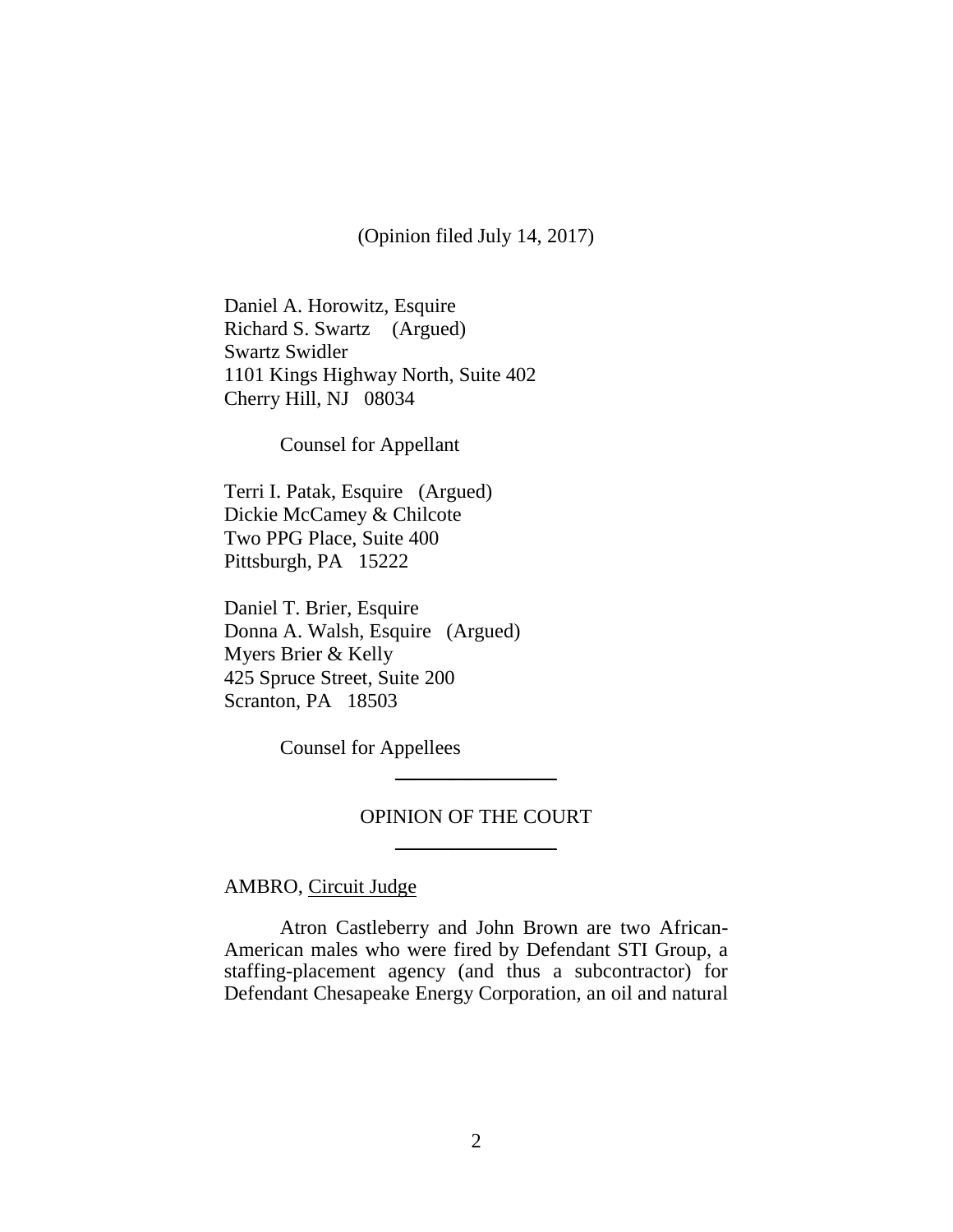gas company. Castleberry and Brown brought suit asserting that their termination was racially motivated, citing to various examples of discrimination such as remarks made at the workplace and unfair work treatment. The District Court dismissed their complaint. Because Plaintiffs state plausible claims of employment discrimination, we reverse and remand.

## **I. BACKGROUND**

Castleberry and Brown were hired by STI Group in March 2010 as general laborers and supervised by managers from both STI Group and Chesapeake. Shortly after being assigned to a particular worksite, the only other African-American male on the crew was fired.

Plaintiffs allege that, when they arrived at work on several occasions, someone had anonymously written "don't be black on the right of way" on the sign-in sheets. They also assert that although they have significant experience working on pipelines (and more so than their non-African-American coworkers), they were only permitted to clean around the pipelines rather than work on them. They claim that, when working on a fence-removal project, a supervisor told Castleberry and his coworkers that if they had "niggerrigged" the fence, they would be fired. Seven coworkers confirmed that occurred. Following this last incident, Plaintiffs reported the offensive language to a superior and were fired two weeks later without explanation. They were rehired shortly thereafter, but then terminated again for "lack of work."

Plaintiffs brought suit in District Court against both STI and Chesapeake alleging harassment, discrimination, and retaliation in violation of 42 U.S.C. § 1981. As to the harassment claim, the Court determined it could not survive a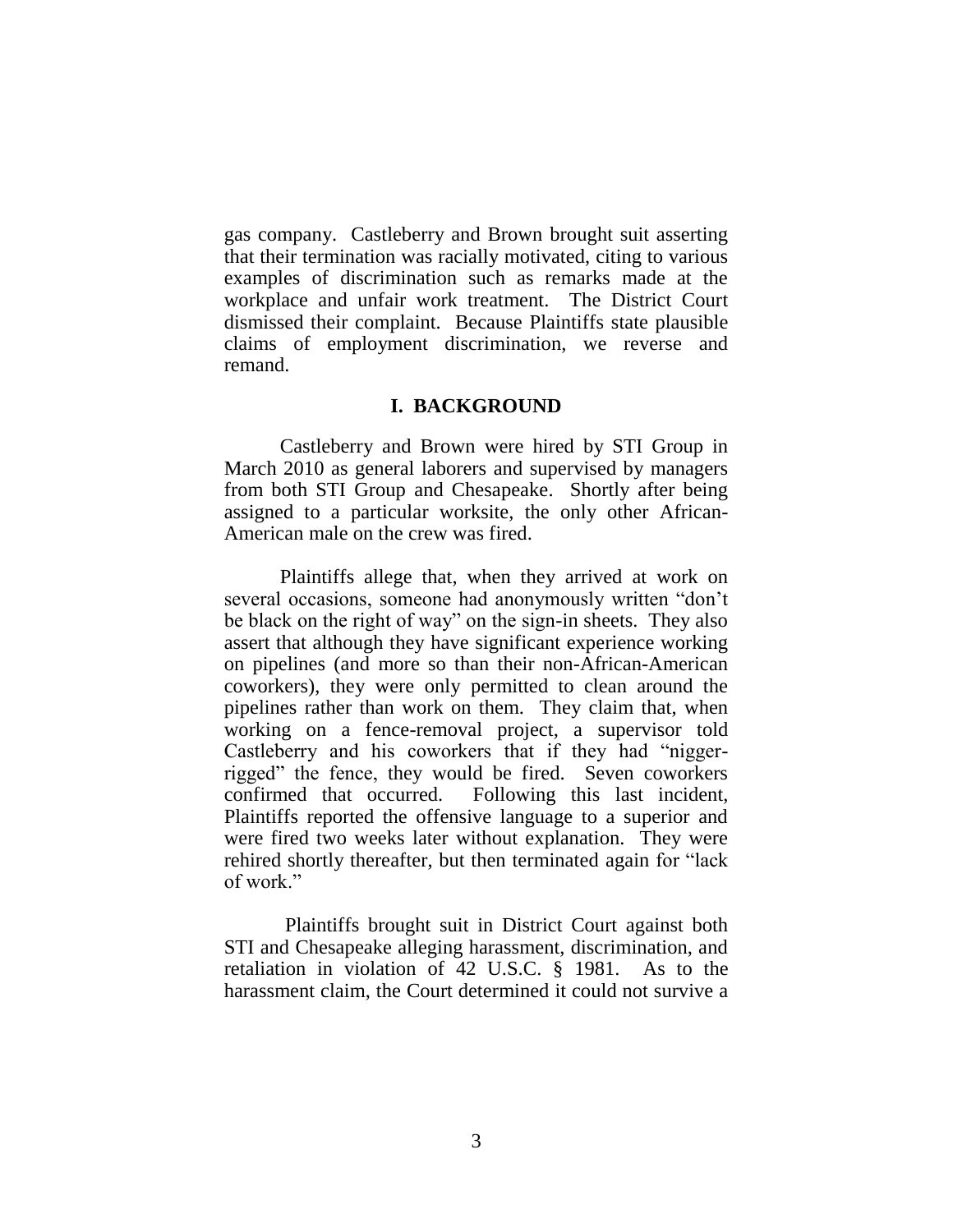motion to dismiss because the facts pled did not support a finding that the alleged harassment was "pervasive and regular," which it deemed a requisite element to state a claim under § 1981. The Court similarly found that there were not sufficient facts alleged demonstrating intent to fire Plaintiffs because of their race or that their termination was racially motivated. Finally, regarding Plaintiffs' retaliation claim, it determined Plaintiffs failed to demonstrate that an objectively reasonable person would have believed that the comment made by their supervisor was unlawful—a necessary element to plead retaliation under § 1981.

### **II. JURISDICTION AND STANDARD OF REVIEW**

28 U.S.C. § 1291 gives us appellate jurisdiction. We review anew a district court's dismissal of a complaint under Federal Rule of Civil Procedure 12(b)(6) for failure to state a claim. *Chavarriaga v. N.J. Dep't of Corr.*, 806 F.3d 210, 218 (3d Cir. 2015). When conducting our review, "we must accept the allegations in the complaint as true, [but] are not compelled to accept unsupported conclusions and unwarranted inferences, or a legal conclusion couched as a factual allegation." *Morrow v. Balaski*, 719 F.3d 160, 165 (3d Cir. 2013) (en banc) (quotation omitted). The allegations must have "facial plausibility," meaning that "the plaintiff pleads factual content that allows the court to draw the reasonable inference that the defendant is liable for the misconduct alleged." *Ashcroft v. Iqbal*, 556 U.S. 662, 678 (citation omitted).

# **III. ANALYSIS**

Plaintiffs challenge the District Court's dismissal of their claims under § 1981, which provides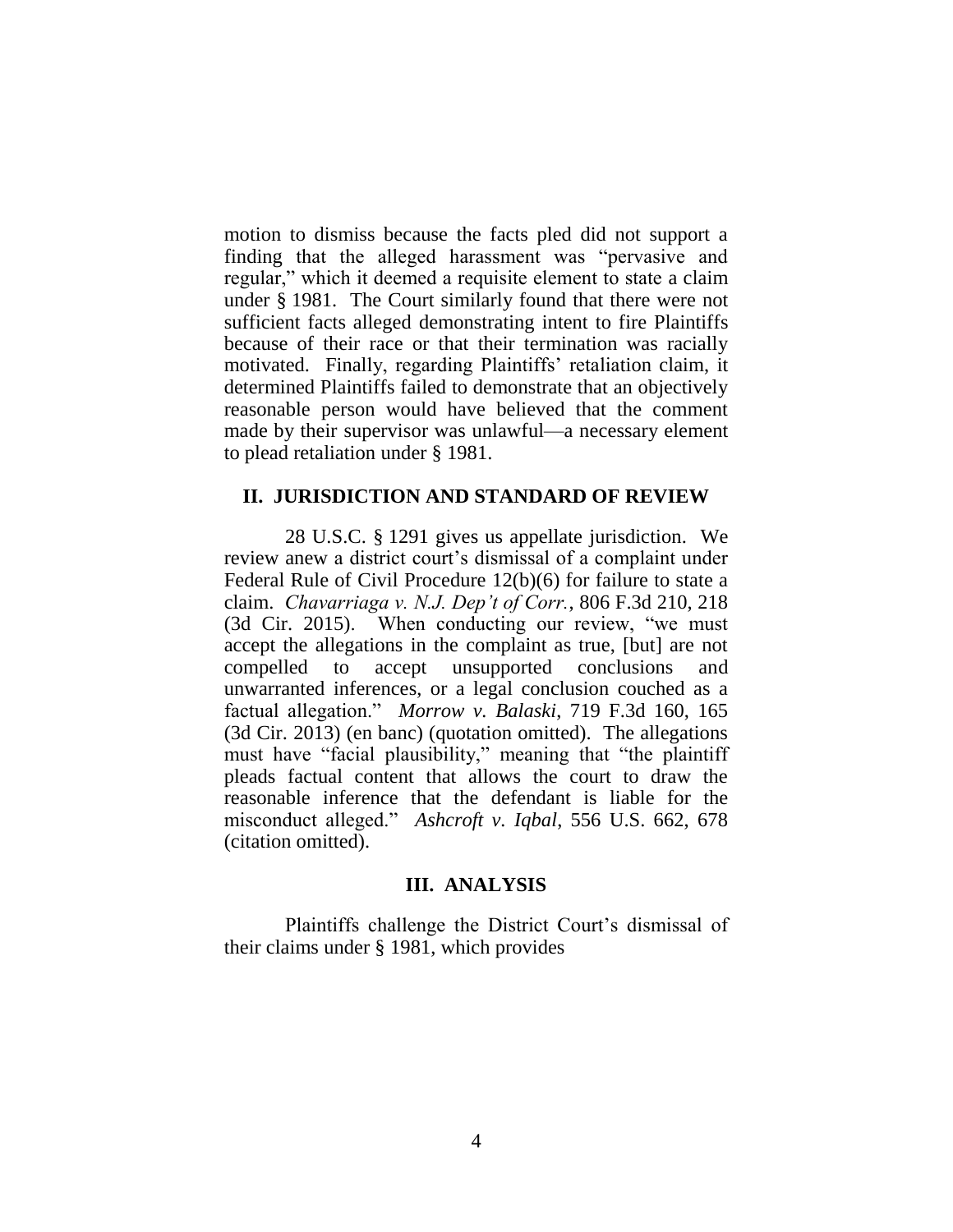All persons within the jurisdiction of the United States shall have the same right in every State and Territory to make and enforce contracts . . . to the full and equal benefit of all laws . . . as is enjoyed by white citizens . . . .

In employment discrimination cases, these claims are subject to the same analysis as discrimination claims under Title VII of the Civil Rights Act of 1964. *Brown v. J. Kaz, Inc.*, 581 F.3d 175, 181-82 (3d Cir. 2009). Accordingly, a court reviews them under the burden-shifting framework outlined in *McDonnell Douglas Corp. v Green*, 411 U.S. 792 (1973). *Brown*, 581 F.3d at 182. Under that framework, a plaintiff first must establish the requisite elements of his claim (called the *prima facie* elements); if so, the "burden then must shift to the employer to articulate some legitimate, nondiscriminatory reason" for the adverse employment action, and then the plaintiff bears the burden of establishing that the employer's stated reason for the adverse action was an excuse, or pretext, for why the action was actually taken. *McDonnell Douglas*, 411 U.S. at 802-04. Using this approach, each claim is reviewed in turn.

# **A. Harassment**

Plaintiffs' harassment claim under § 1981 alleges a hostile work environment on the basis of race. To win, a plaintiff must show that "1) the employee suffered intentional discrimination because of his/her [race], 2) the discrimination was severe or pervasive, 3) the discrimination detrimentally affected the plaintiff, 4) the discrimination would detrimentally affect a reasonable person in like circumstances, and 5) the existence of *respondeat superior* liability [meaning the employer is responsible]." *Mandel v. M & Q Packaging Corp.*, 706 F.3d 157, 167 (3d Cir. 2013) (citation omitted). Plaintiffs assert that the District Court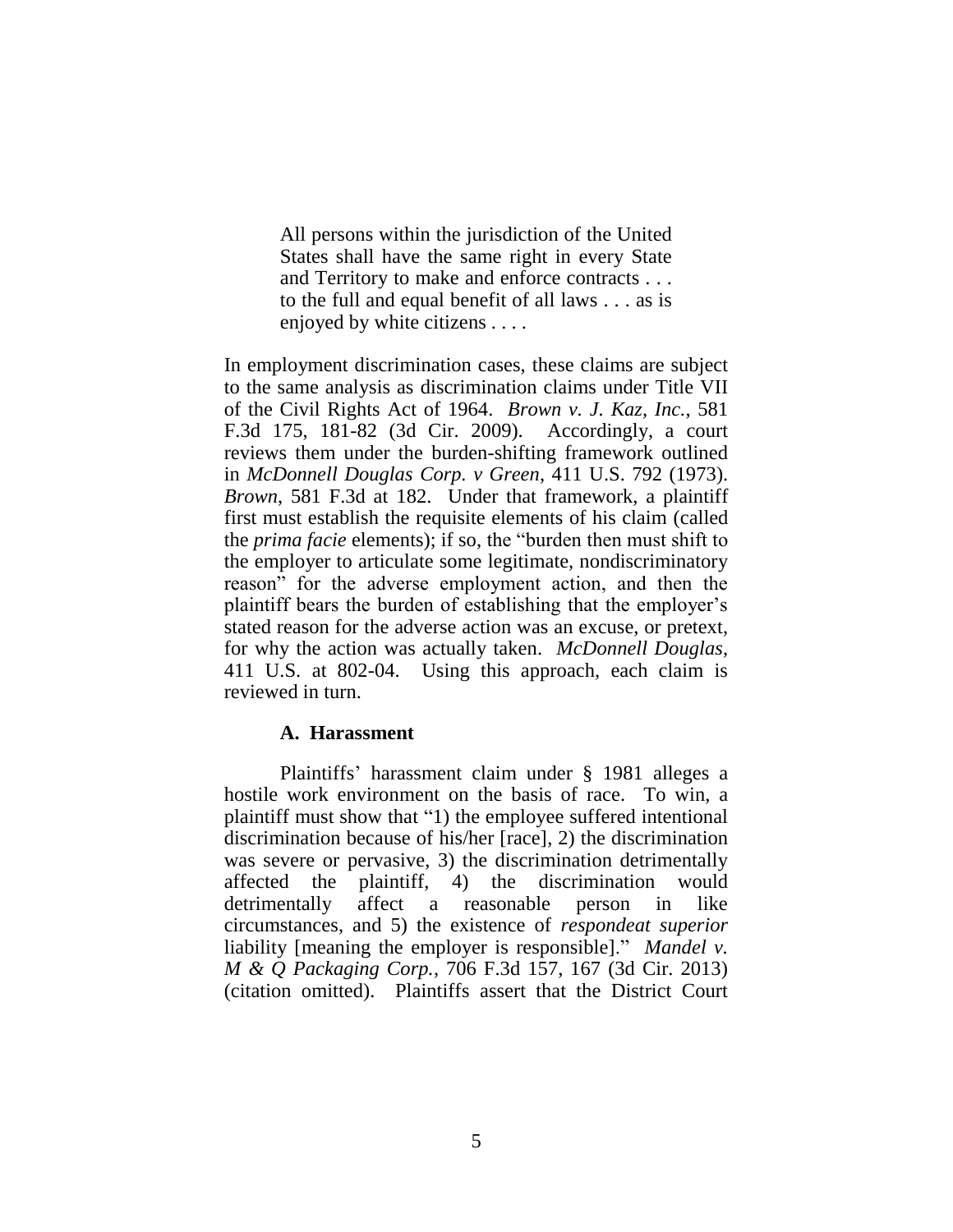applied the wrong legal standard in dismissing this claim when it required them to plead discrimination that was "pervasive *and* regular." *See* J.A. at 13 (emphasis added) (citing *Ocasio v. Lehigh Valley Family Health Ctr.*, 92 F. App'x 876, 879 (3d Cir. 2004)). Instead, they only were required to plead that they were subjected to a hostile work environment in which there was discrimination that was "severe *or* pervasive." *See Jensen v. Potter*, 435 F.3d 444, 449 (3d Cir. 2006) (emphasis added).

Plaintiffs are correct even though our precedent is inconsistent. We have held that, to prevail on a harassment or hostile work environment claim, the plaintiff "must establish that . . . the discrimination was severe or pervasive." *Mandel*, 706 F.3d at 167 (3d Cir. 2013) (citation omitted); *see Moore v. City of Phila.*, 461 F.3d 331, 341 (3d Cir. 2006); *Jensen*, 435 F.3d at 449; *see also Miller v. Thomas Jefferson Univ. Hosp.*, 565 F. App'x 88, 93 n.6 (3d Cir. 2014) (quotation omitted); *Brooks v. CBS Radio, Inc.*, 342 F. App'x 771, 775 (3d Cir. 2009); *Hamera v. Cnty. of Berks*, 248 F. App'x 422, 424 (3d Cir. 2007) (quotation omitted).

We have also held that a plaintiff making such a claim must establish that the discrimination is "pervasive and regular." *Andreoli v. Gates*, 482 F.3d 641, 643 (3d Cir. 2007) (quotation omitted); *Cardenas v. Massey*, 269 F.3d 251, 260 (3d Cir. 2001); *see also Ullrich v. U.S. Sec'y of Veteran Affairs*, 457 F. App'x 132, 140 (3d Cir. 2012) (quotation omitted); *Ocasio*, 92 F. App'x at 879 (quotation omitted).

To make matters even more confusing, we have also determined that the correct standard to apply is "severe and pervasive." *Hare v. Potter*, 220 F. App'x 120, 131-32 (3d Cir. 2007). And if that were not enough, we have held that the correct standard to apply is "pervasive and regular" but then applied the "severe or pervasive" standard within the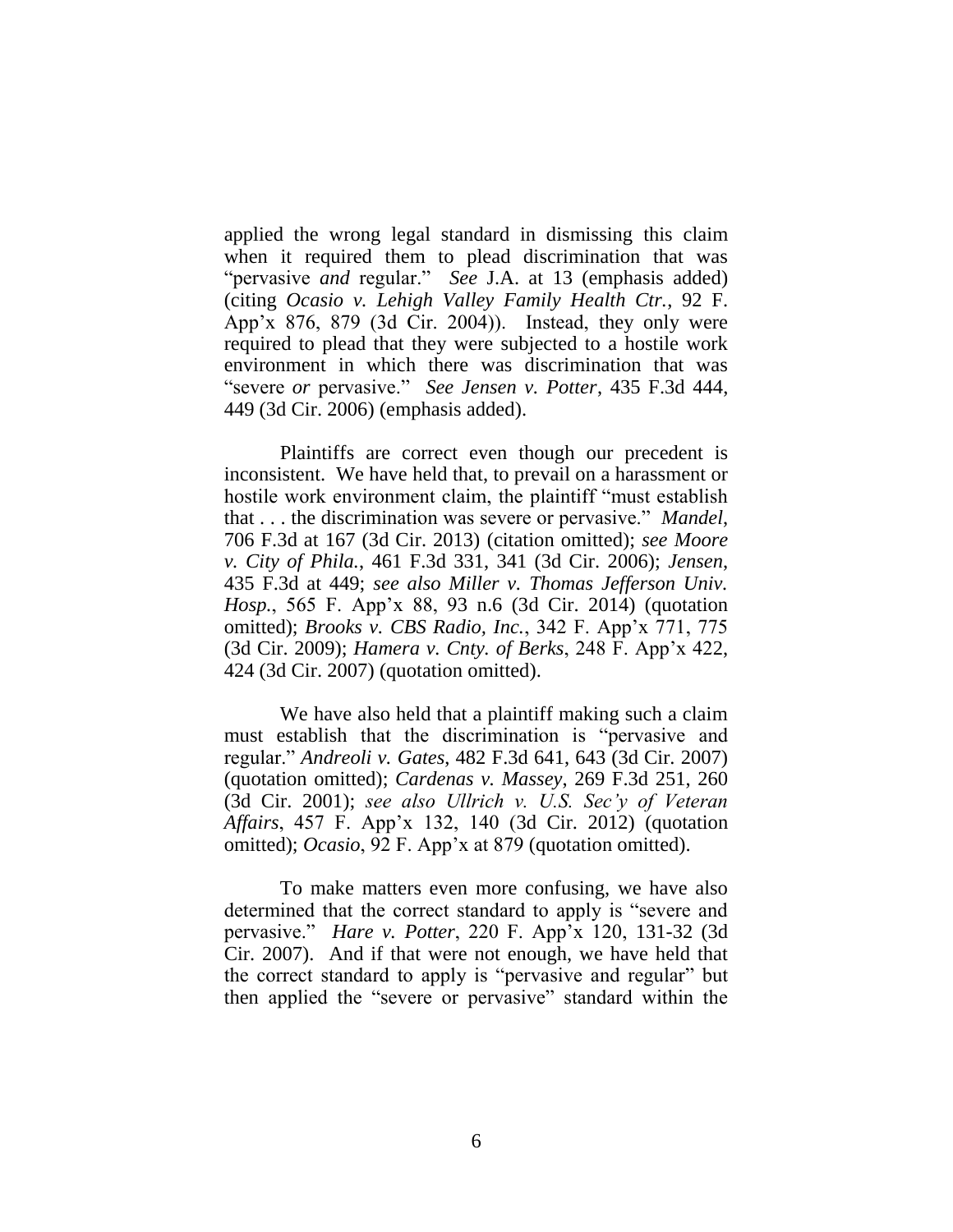same opinion. *Weston v. Pennsylvania*, 251 F.3d 420, 426 (3d Cir. 2001).

Thus we clarify. The correct standard is "severe *or* pervasive." The Supreme Court has articulated as much on several occasions. *See, e.g.*, *Pa. State Police v. Suders*, 542 U.S. 129, 133 (2004); *Harris v. Forklift Sys., Inc.*, 510 U.S. 17, 22 (1993). We have noted that "[t]he difference [between the two standards] is meaningful" because "isolated incidents (*unless extremely serious*) will not amount to [harassment]." *Jensen*, 435 F.3d at 449 n.3 (quoting *Faragher v. City of Boca Raton*, 524 U.S. 775, 788 (1998)). Indeed, the distinction "means that 'severity' and 'pervasiveness' are alternative possibilities: some harassment may be severe enough to contaminate an environment even if not pervasive; other, less objectionable, conduct will contaminate the workplace only if it is pervasive." *Id.* (quoting 2 Charles A. Sullivan, Michael J. Zimmer & Rebecca Hanner White, Employment Discrimination Law and Practice 455 (3d ed. 2002)). Whether an environment is hostile requires looking at the totality of the circumstances, including: "the frequency of the discriminatory conduct; its severity; whether it is physically threatening or humiliating, or a mere offensive utterance; and whether it unreasonably interferes with an employee's work performance." *Harris*, 510 U.S. at 23.

Under the correct "severe or pervasive" standard, the parties dispute whether the supervisor's single use of the "nword" is adequately "severe" and if one isolated incident is sufficient to state a claim under that standard. Although the resolution of that question is context-specific, it is clear that one such instance can suffice to state a claim. *See Faragher*, 524 U.S. at 788 ("isolated incidents" will amount to harassment if "extremely serious") (quotations omitted); *see also Clark Cnty. Sch. Dist. v. Breeden*, 532 U.S. 268, 270 (2001) (per curium) (quotations omitted) (same); *Jensen*, 435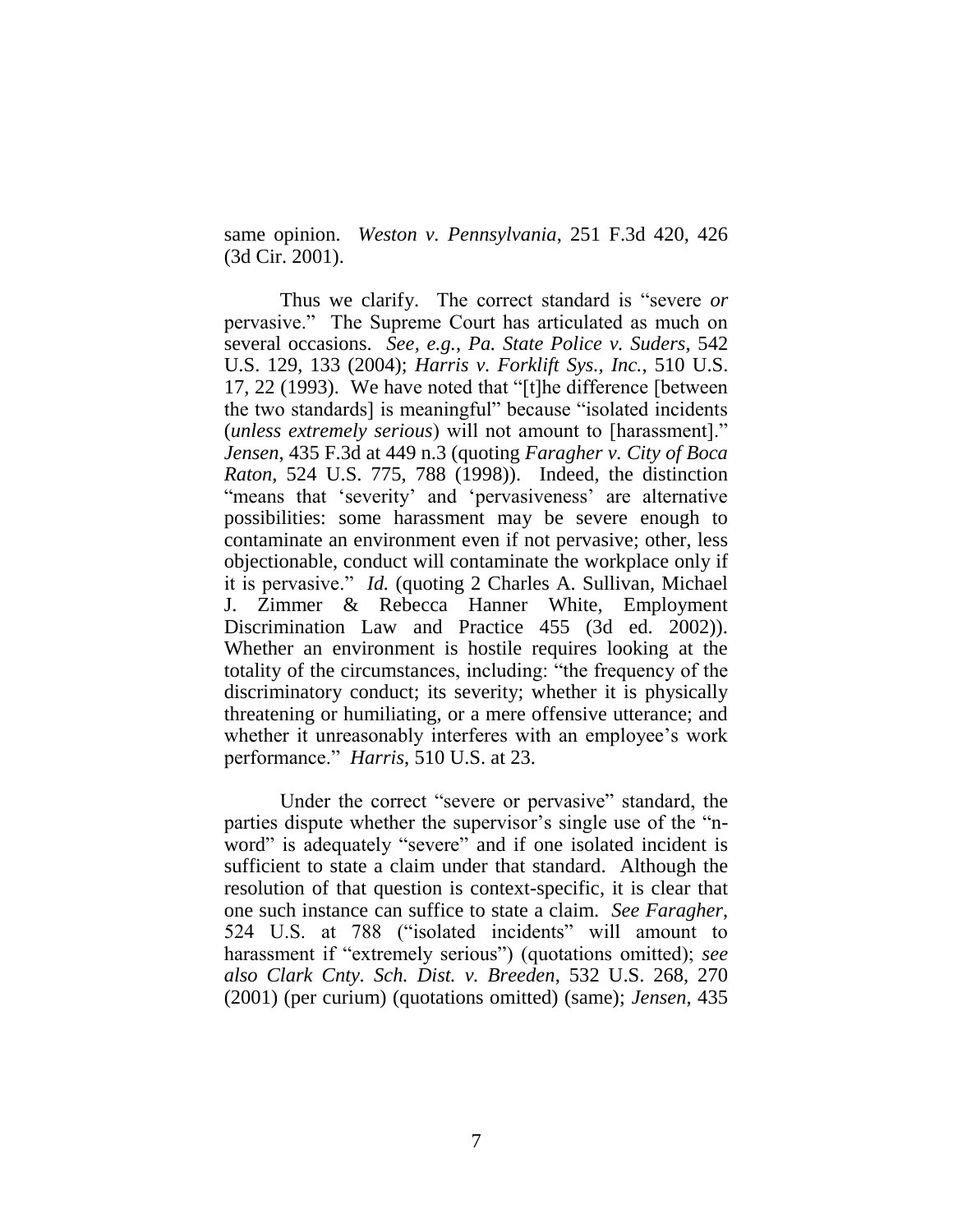F.3d at 449 n.3 (same). However, a plaintiff must plead the incident to "be extreme to amount to a change in the terms and conditions of employment" for it to serve as the basis of a harassment claim. *Faragher*, 524 U.S. at 788.

Defendants argue that there is no case in which our Court has held a single isolated incident to constitute a hostile work environment. But they miss the point. The Supreme Court's decision to adopt the "severe or pervasive" standard—thereby abandoning a "regular" requirement lends support that an isolated incident of discrimination (if severe) can suffice to state a claim for harassment. *See Suders*, 542 U.S. at 133. Otherwise, why create a disjunctive standard where alleged "severe" conduct—even if not at all "pervasive"—can establish a plaintiff's harassment claim? Defendants would have us read that alternative element out of the standard. We may not do so.

Indeed, other Circuits have similarly held that an extreme isolated act of discrimination can create a hostile work environment. *See, e.g.*, *Boyer-Liberto v. Fontainbleau Corp.*, 786 F.3d 264, 268 (4th Cir. 2015) (en banc) ("[W]e underscore the Supreme Court's pronouncement in *Faragher*  . . ., that an isolated incident of harassment, if extremely serious, can create a hostile work environment."); *Rodgers v. Western-Southern Life Ins. Co.*, 12 F.3d 668, 675 (7th Cir. 1993) ("Perhaps no single act can more quickly alter the conditions of employment and create an abusive working environment than the use of an unambiguously racial epithet such as [the "n-word"] by a supervisor in the presence of his subordinates . . . [that] impacts the work environment [] severely . . . .") (quotation omitted); *Adams v. Austal, U.S.A., LLC*, 754 F.3d 1240, 1254 (11th Cir. 2014) (although a racially offensive carving on a workplace wall "was an isolated act, it was severe" enough that a "reasonable jury could find that [plaintiff's] work environment was objectively hostile"); *Ayissi-Etoh v. Fannie Mae*, 712 F.3d 572, 577 (D.C.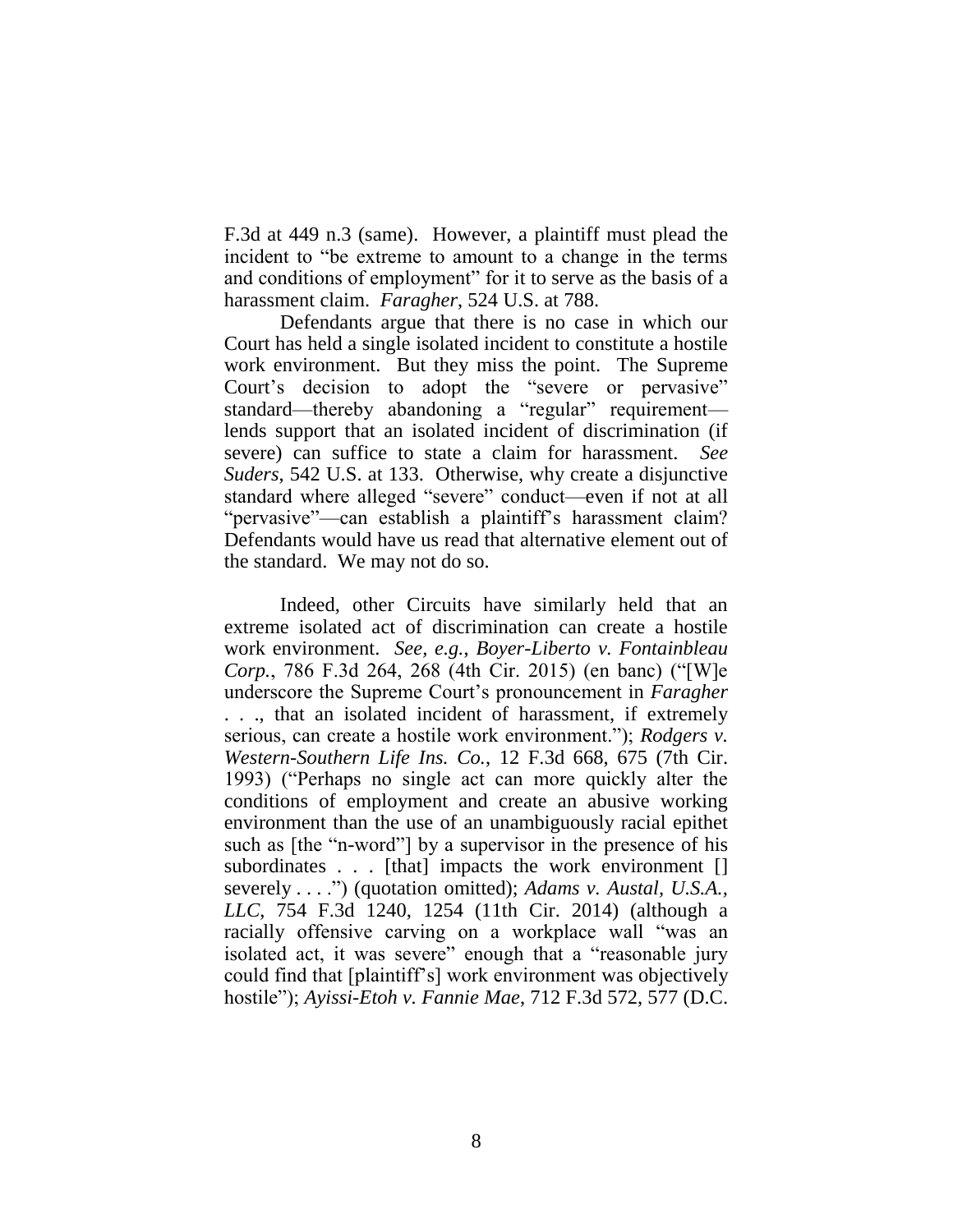Cir. 2013) ("This single incident [of using the "n-word"] might well have been sufficient to establish a hostile work environment.").

We are unpersuaded by Defendants' attempts to analogize this case to others in which an isolated incident was insufficient to establish a hostile work environment. The facts of those cases are unhelpful. For example, Defendants point us to *Breeden*, where two men and one woman met to review applications for a job opening. The woman read aloud a sexually explicit comment contained in one application and the two men "chuckled." 532 U.S. at 269. The Court determined that because the "ordinary terms and conditions of [the woman's] job required her to review the sexually explicit statement in the course of screening" job applications and that she "conceded that it did not bother or upset her to read the statement in the file," the isolated incident was not so severe as to constitute harassment. *Id.* at 271 (quotations omitted).

Likewise, Defendants' attempted comparisons to nonbinding district court and unpublished Third Circuit opinions are of no help either. *See, e.g.*, *King v. City of Phila.*, 66 F. App'x 300, 303 (3d Cir. 2003) (although a fired police officer was called the "n-word," and for that reason we did in fact determine he "had established a prima facie case," defendants carried their burden under the *McDonnell-Douglas* framework of providing evidence of legitimate, nondiscriminatory reasons for his termination); *Miller*, 565 F. App'x 88 (did not deal with an isolated incident); *Al-Salem v. Bucks Cnty. Water & Sewer Auth.*, Civ. A. No. 97-6843, 1999 WL 167729 (E.D. Pa. Mar. 25, 1999) (employee who resigned to accept a higher paying job was called the "nword" but there was no evidence on the record that he was detrimentally affected).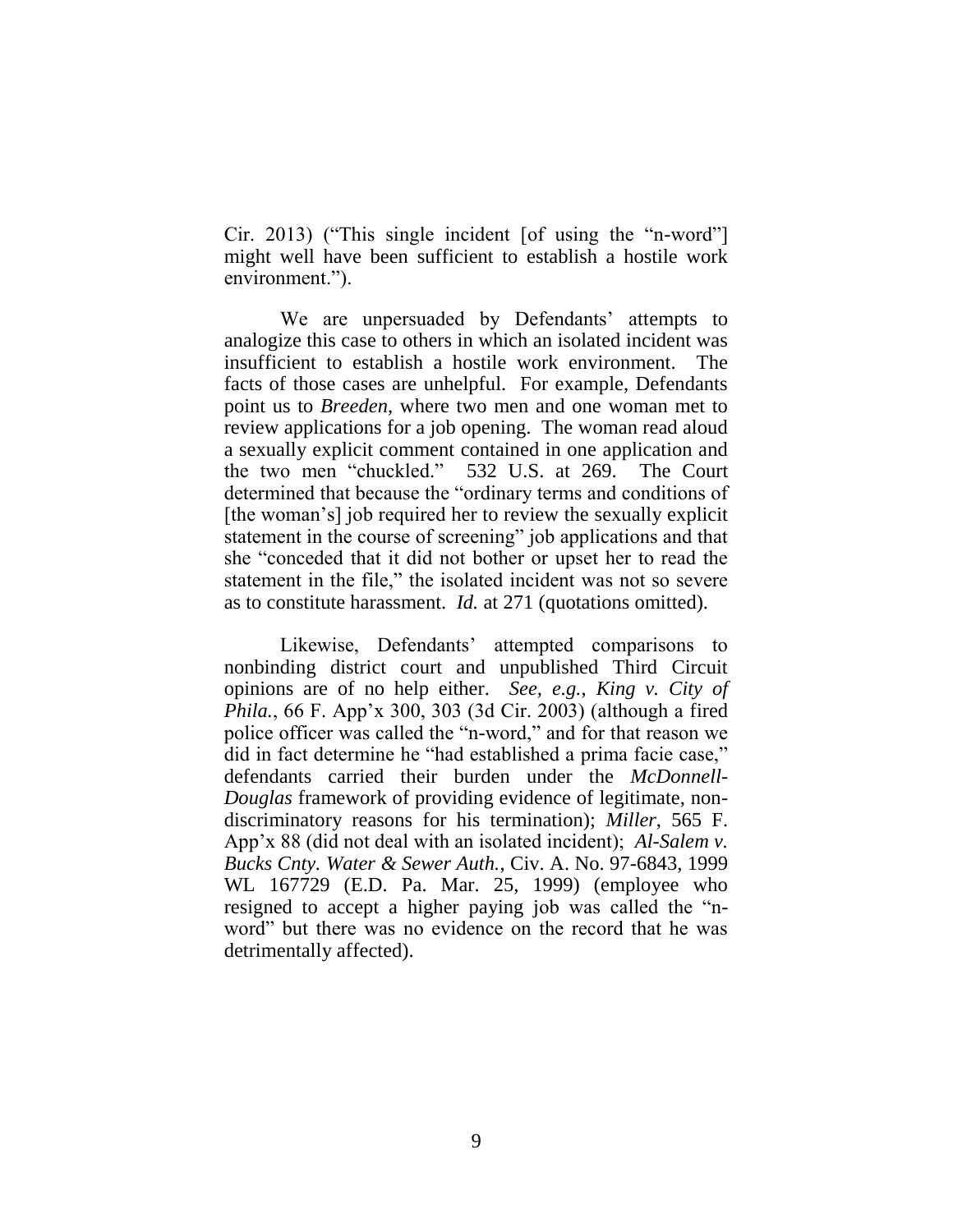Here Plaintiffs alleged that their supervisor used a racially charged slur in front of them and their non-African-American coworkers. Within the same breath, the use of this word was accompanied by threats of termination (which ultimately occurred). This constitutes severe conduct that could create a hostile work environment. Moreover, the allegations could satisfy the "pervasive" alternative established by the standard. Plaintiffs alleged that not only did their supervisor make the derogatory comment, but "on several occasions" their sign-in sheets bore racially discriminatory comments and that they were required to do menial tasks while their white colleagues (who were less experienced) were instructed to perform more complex work. Whether these allegations are true and whether they amount to "pervasiveness" are questions to be answered after discovery (for example, after determining how many times racial remarks were scribbled on the sign-in sheets). Plaintiffs have pled a plausible claim of a hostile work environment under either theory—that the harassment was "severe" or "pervasive."

But most importantly, what Defendants and the District Court ignore is that in every case they cite the claim was resolved at summary judgment. Under the *McDonnell-Douglas* framework, a claim of employment discrimination necessarily survives a motion to dismiss so long as the requisite *prima facie* elements have been established. That is so because "it may be difficult" for a plaintiff to prove discrimination "[b]efore discovery has unearthed relevant facts and evidence." *Swierkiewicz v. Sorema N.A.*, 534 U.S. 506, 512 (2002). Here, Plaintiffs have established those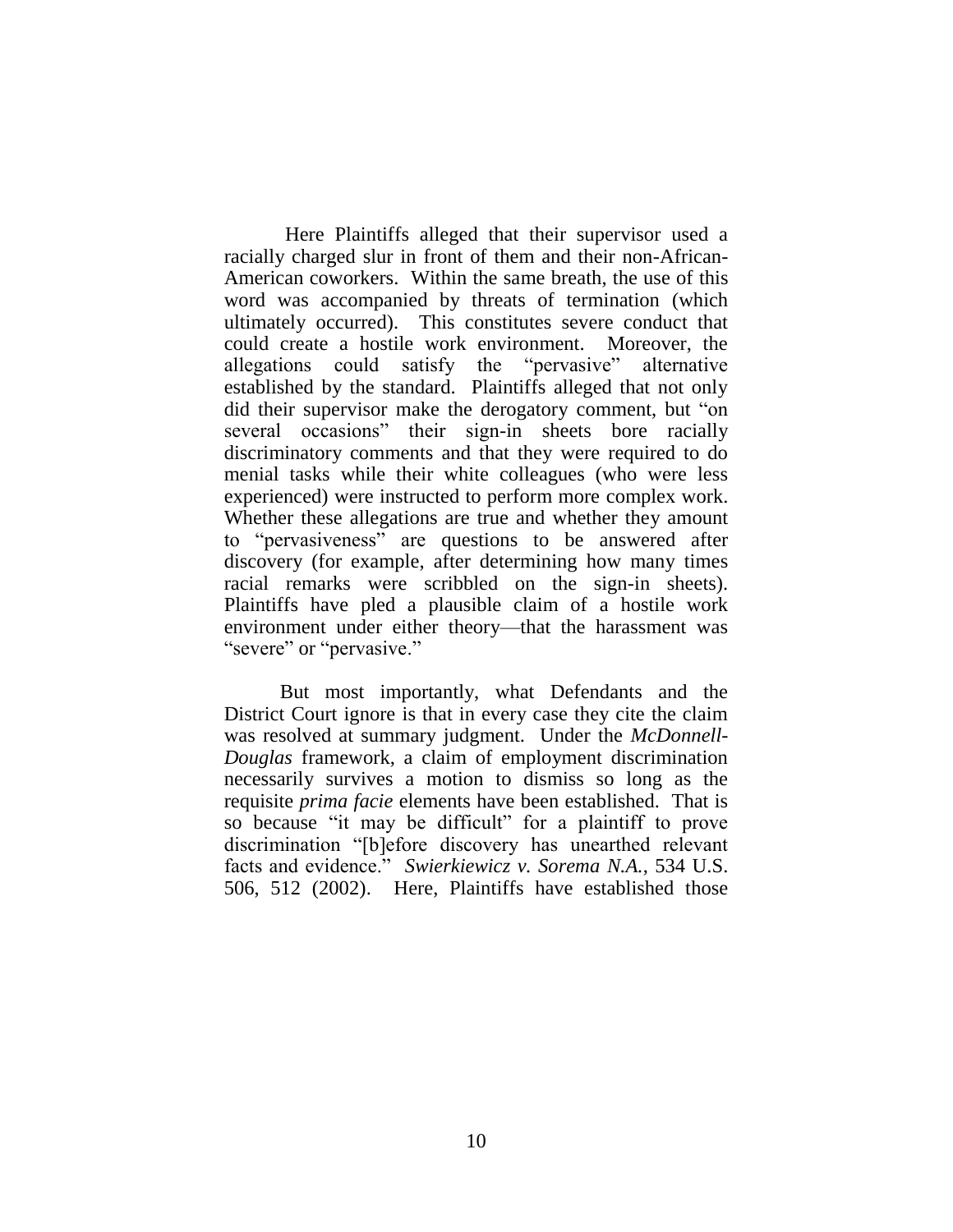elements, and thus their claims should not have been dismissed at this early stage of the litigation.<sup>1</sup>

## **B. Disparate Treatment Discrimination**

Plaintiffs allege that they were the only black males assigned to their specific site, they were assigned undesirable duties, they were the targets of racial epithets, and they were fired twice due to their race. They believe these allegations amount to evidence of discrimination under a theory of disparate treatment. To establish a discrimination claim under  $\S$  1981, "a plaintiff must show (1) that he belongs to a racial minority; (2) an intent to discriminate on the basis of race by the defendant; and (3) discrimination concerning one or more of the activities enumerated in § 1981." *Estate of Oliva ex rel. McHugh v. New Jersey*, 604 F.3d 788, 797 (3d Cir. 2010) (quotations omitted). Given the allegations noted, Plaintiffs' second amended complaint satisfies each of these elements in stating a § 1981 discrimination claim. *See* J.A. at 39-40.

The District Court surmised that "absent additional factual allegations, there may be perfectly neutral,

 $\overline{a}$ 

<sup>&</sup>lt;sup>1</sup> Chesapeake also asserts that Plaintiffs' harassment claim should be dismissed because they have not demonstrated the fifth element (*respondeat superior* liability) as to it. "An employer is subject to vicarious liability to a victimized employee for an actionable hostile work environment created by a supervisor with immediate (or successively higher) authority over the employee." *Faragher*, 524 U.S. at 807. This argument fails because the supervisor who used the racial slur accompanied by threats of termination was a Chesapeake employee.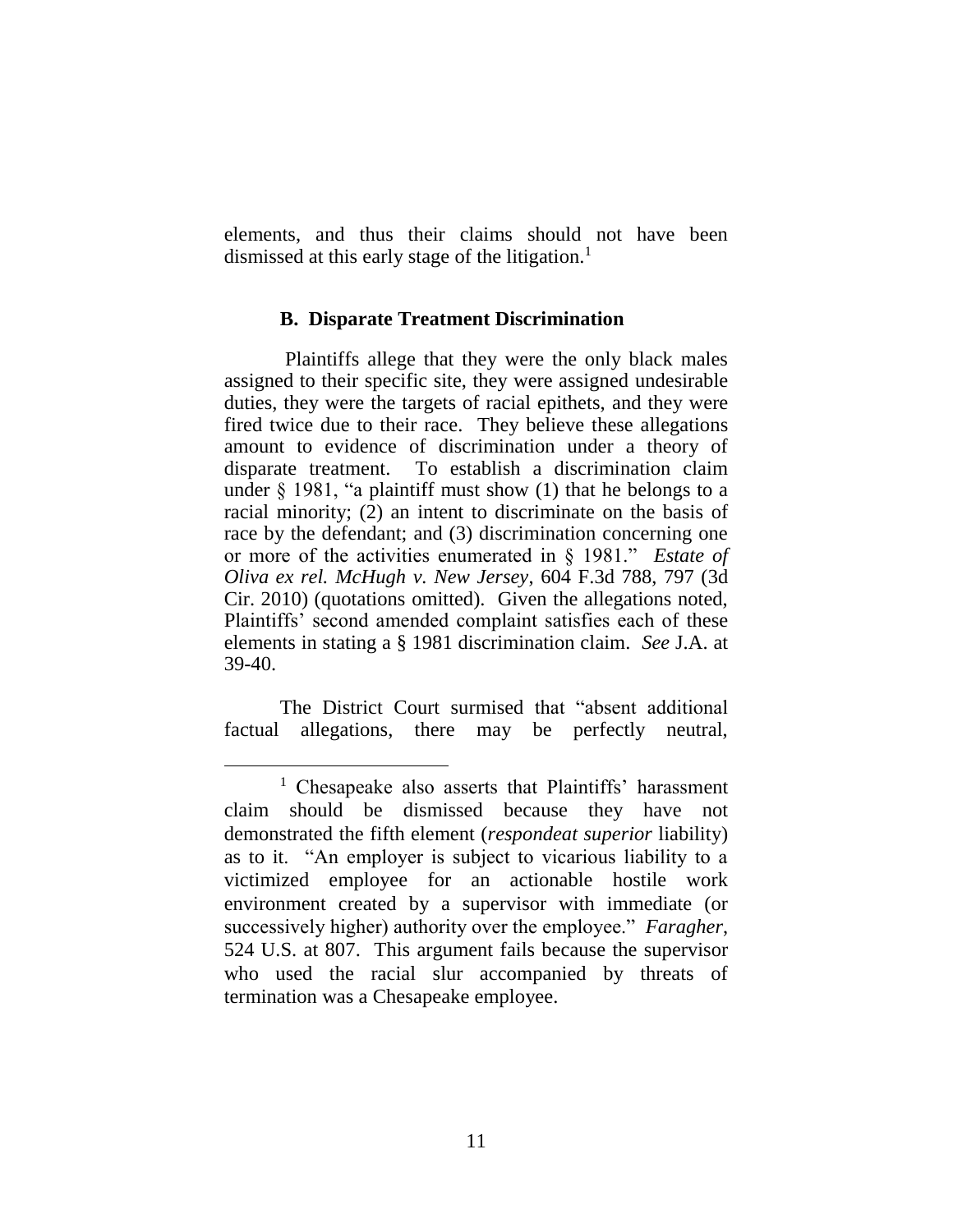nondiscriminatory reasons" for Plaintiffs' adverse employment actions, and accordingly dismissed this claim. J.A. at 18. Whether true or not, Defendants did not provide the Court with any of those potential reasons. That was their burden to carry. And, even had they done so, Plaintiffs still would have been afforded the opportunity to rebut the stated reasons as pretextual following discovery. The District Court therefore was incorrect in dismissing this claim, thereby jettisoning the *McDonnell Douglas* burden-shifting framework.

# **C. Retaliation**

Plaintiffs appeal the dismissal of their retaliation claim, which alleges that they were fired for reporting the racially discriminatory remark made by their supervisor. To establish a retaliation claim in violation of § 1981, a plaintiff must establish the following *prima facie* case: "(1) [he] engaged in [protected] activity  $\ldots$ ; (2) the employer took an adverse employment action against [him]; and (3) there was a causal connection between [his] participation in the protected activity and the adverse employment action." *Moore*, 461 F.3d at 340-41 (quotation omitted). "In a retaliation case a plaintiff must demonstrate that there had been an underlying section 1981 violation." *Estate of Oliva*, 604 F.3d at 798 (citation omitted). In doing so, the plaintiff "must have acted under a good faith, reasonable belief that a violation existed." *Daniels v. Sch. Dist. of Phila.*, 776 F.3d 181, 193 (3d Cir. 2015) (quotations omitted).

Here the District Court dismissed this claim because it was unreasonable for Plaintiffs to believe that a single incident of a discriminatory remark (which was the only incident they reported in their complaint to Defendants) could amount to unlawful activity. J.A. at 20 (citing *Breeden*, 532 U.S. at 271). However, this reasoning rests on the Court's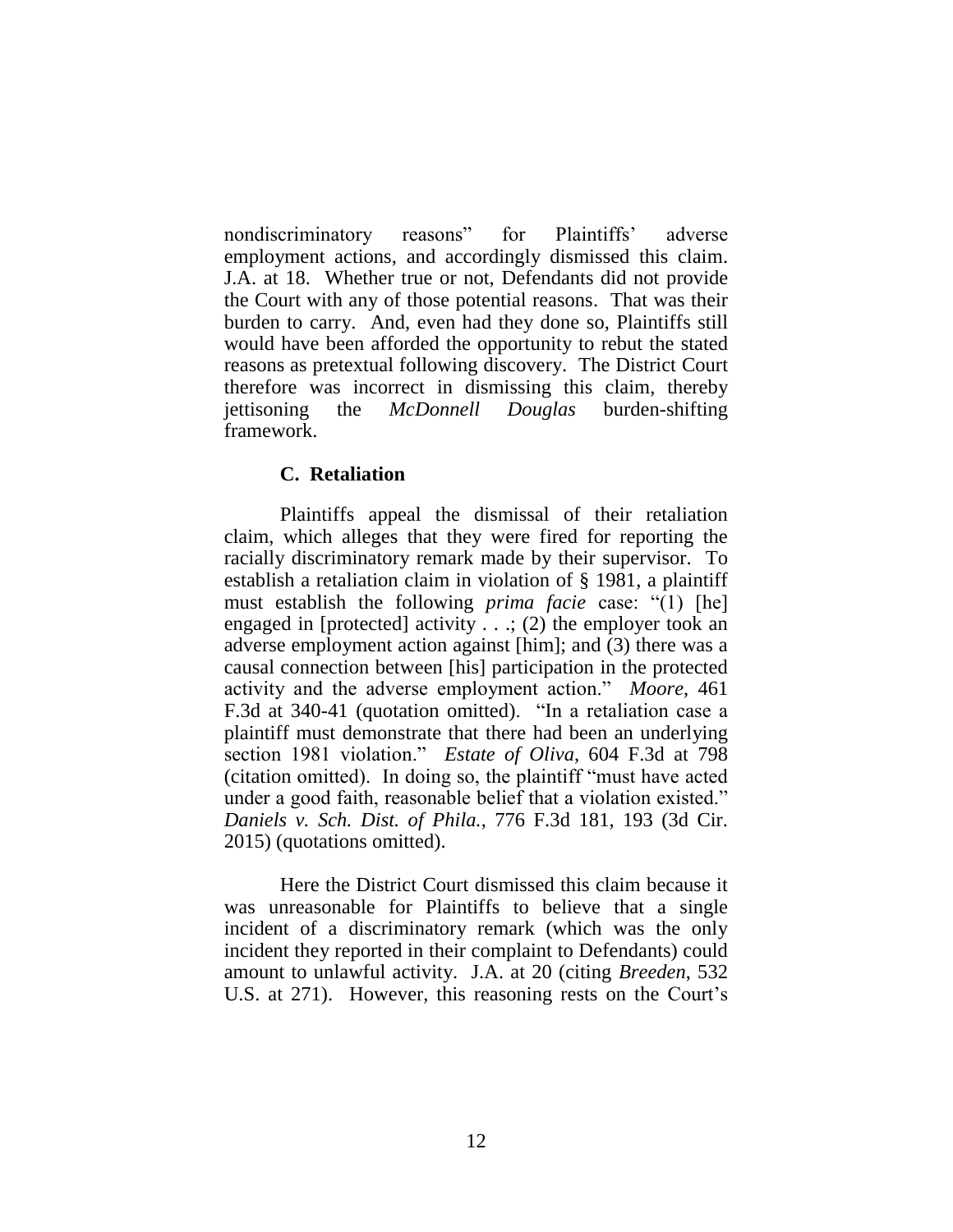finding that an isolated discriminatory remark cannot amount to a violation of § 1981 by incorrectly applying the "pervasive and regular" standard. As discussed above, a single incident can amount to unlawful activity, particularly when applying the correct standard. Accordingly, the case should be remanded on this claim so that it may proceed to discovery.

## **D. Disparate Impact Discrimination**

In their Second Amended Complaint Plaintiffs also alleged discrimination on a theory of disparate impact. In addition to the allegations made in their disparate treatment claim, they allege that after they were fired there were no remaining African-American male employees at their work site, and thus Defendants intentionally implemented policies to prevent African-American males from working there by assigning them undesirable work tasks.

Although the District Court failed to address this claim, not doing so is irrelevant because a claim of disparate impact is unavailable under § 1981. The Supreme Court has rejected "that a violation of § 1981 could be made out by proof of disparate impact . . . ." *Gen. Bldg. Contractors Ass'n, Inc. v. Pennsylvania*, 458 U.S. 375, 383 n.8 (1982). In discussing the history of the statute and distinguishing it from Title VII, the Court explained that § 1981 was enacted to prevent purposeful discrimination and "did not include practices that were neutral on their face . . . but that had the incidental effect of disadvantaging blacks to a greater degree than whites." *Id.* at 388 (quotation omitted). Following that guidance, we held that "§ 1981 provide[s] a private cause of action for intentional discrimination only." *Pryor v. Nat'l Collegiate Athletic Assoc.*, 288 F.3d 548, 562 (3d Cir. 2002). Indeed, when comparing the two theories of discrimination brought under both Title VII and § 1981, we have explained